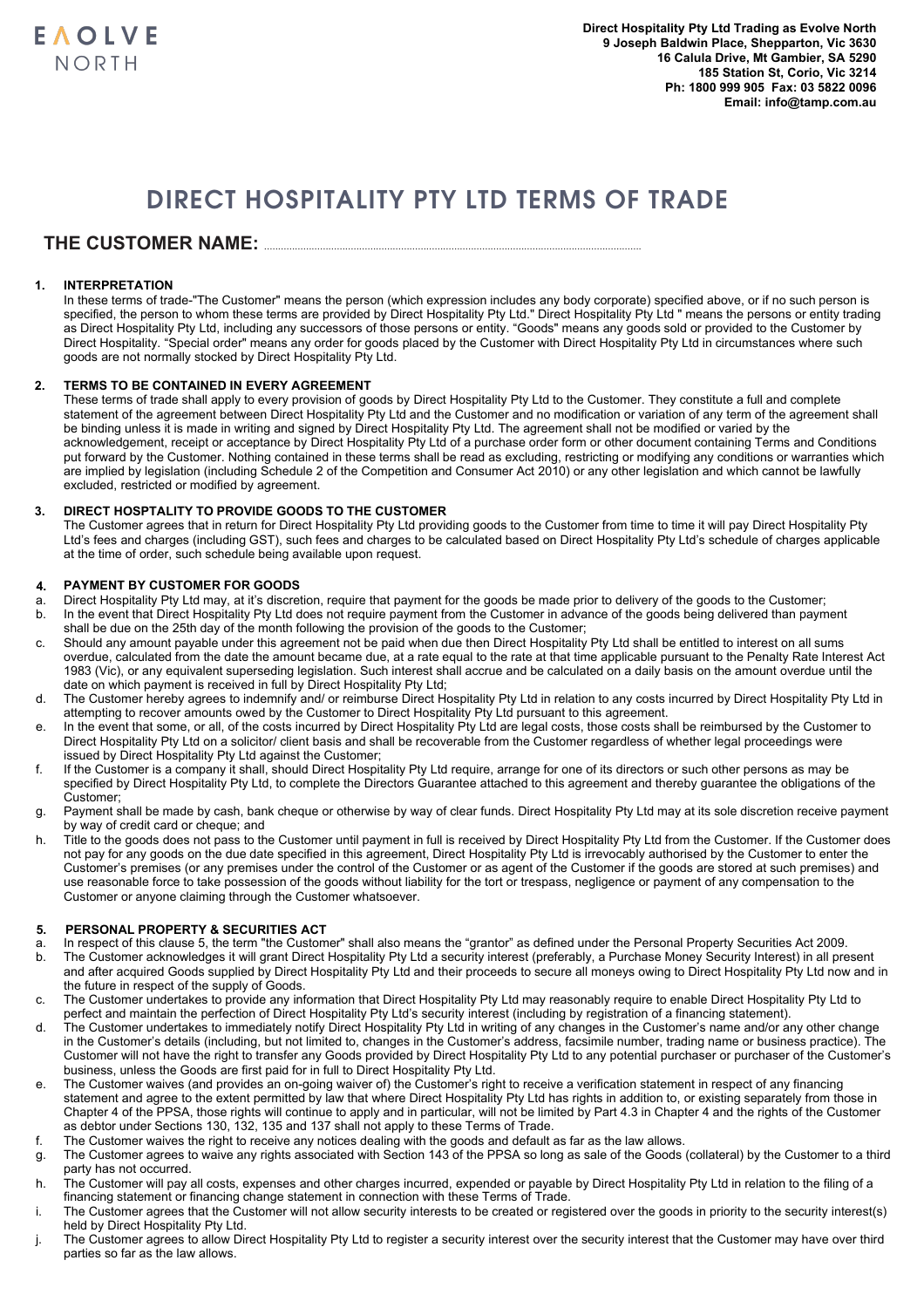

- The Customer agrees that in the event of external administration of the Customer, the Customer will disclose the quantity/volume of Direct Hospitality Pty Ltd's Goods which are in manufactured / commingled/mixed goods or otherwise which may be work in progress as at the date of appointment of the external administrator.
- k.1 In respect of the PPSA, Goods means all goods Direct Hospitality Pty Ltd supply to the Customer from time to time, provided that (but solely for the purpose of the application of the PPSA) where the goods supplied are the Customer's inventory, then all references to Goods in these Terms of Trade shall in
- respect of those goods, be read as references to inventory for so long as they are held as inventory and
- k.2 where the goods supplied are not, or are no longer held as, the Customer's inventory, then all references to Goods in these Terms of Trade shall, in respect of those goods mean the goods described in any one or more of the relevant order form, packing slip or invoice (or its equivalent, whatever called) prepared by Direct Hospitality Pty Ltd and relating to those goods, on the basis that each such order form, packing slip or invoice )or its equivalent) is deemed to be assented to by the Customer, incorporated in, and form part of these Terms of Trade, and
- k.3 unless the context requires otherwise, includes all proceeds of such Goods and any product or mass which the Goods subsequently become part of.
- l. As far as the Personal Property Securities Act 2009 allows, Property and ownership in the Goods will not pass to the Customer but will remain in Direct Hospitality Pty Ltd until payment in full of the purchase price of the Goods and all other amounts owing is made to Direct Hospitality Pty Ltd by the Customer.
- m. Any risk in the Goods will pass at the time of delivery and the Customer must insure the Goods.
- n. In the event that the Customer defaults under these Terms of Trade, Direct Hospitality Pty Ltd may in accordance with clause 123 of the Personal Property Securities Act 2009 seize the Goods and in accordance with clause 125 of the Personal Property Securities Act 2009 retain or dispose of the Goods. Divisions 3 and 4 under Chapter 4 of the Personal Property Securities Act 2009, will provide the rights of Direct Hospitality Pty Ltd in respect of retaining or disposing the Goods.
- o. In so far as the Personal Property Securities Act 2009 allows, the Customer acknowledges that if it mixes the Goods with other products or items or that the Goods are no longer separately identifiable, the Customer and Company will be owners in common of the new product and thereafter each party will have a right to share in any proceeds of sale. The proceeds of sale will be divided between the Customer and Company in accordance with their own respective value of contributed product or ingredient.
- p. The authority of the Customer to sell the Goods does not extend to the making of any warranties or conditions which exposes Direct Hospitality Pty Ltd to liability to another person (except as to the price, the terms of payment and like provisions) and the Customer must ensure that to the full extent permitted by law all conditions, warranties implied or imposed by law are excluded and where such a condition cannot be excluded that Direct Hospitality Pty Ltd 's liability is limited to the full extent permitted by law.
- q. In the event that the Customer is in default of payment for Goods, Direct Hospitality Pty Ltd has the right to appoint a receiver, manager, administrator under the Corporations Act 2001.
- r. The conditions of this clause 5 apply notwithstanding any arrangement between the parties under which Direct Hospitality Pty Ltd grants the Customer credit."

#### **6. DELIVERY OF GOODS**

Direct Hospitality Pty Ltd will endeavour to supply the goods in a timely manner however unless otherwise agreed in writing provides no guarantee as to the timing of delivery of the goods. In the absence of an express written guarantee as to the timing of delivery no liability whatsoever shall exist on Direct Hospitality Pty Ltd's part to the Customer in relation to any delay or failure to deliver the goods, (other than in the case of failure to deliver the goods at all, refund of any purchase price which may have been paid).

#### **7. SEVERABILITY OF PROVISIONS**

Any provision or part of these terms which is deemed to be unenforceable shall be severable in whole or in part and shall not affect the remaining terms of the agreement or the portion of the particular term from which the part has been severed.

#### **8. EXERCISE OF RIGHTS**

- a. No failure or delay on the part of Direct Hospitality Pty Ltd in exercising any of its rights under these terms shall operate as a waiver of any of those rights:
- b. No single or partial exercise of any of the rights of Direct Hospitality Pty Ltd under these terms shall preclude the exercise of any rights it may have; and
- c. The rights of Direct Hospitality Pty Ltd under this agreement are cumulative and not exclusive of any other rights that Direct Hospitality Pty Ltd may have whether under Statute or by virtue of common law.

#### **9. GOVERNING LAW**

The rights and obligations of Direct Hospitality Pty Ltd and the Customer under these general terms shall be governed in all respect by the Laws of the State of Victoria.

#### **10. COMPETITION AND CONSUMER ACT 2010**

Where the Terms of Trade would otherwise be subject to the Competition and Consumer Act 2010 ("Act"), the Customer agrees that the Customer is acquiring the Goods for business purposes and that the Act does not apply to the supply of the Goods to the Customer. If the Customer is a consumer as defined in section 4B of the Competition and Consumer Act 2010, and the Customer has not contracted out of the Act under clause 10(a) of these Terms of Trade, nothing in these Terms of Trade will limit any rights the Customer may have under this Act."

#### **11. PRIVACY ACT 1988**

The Customer agrees that this information is being collected in accordance with the Privacy Act 1988 and that the Customer has rights of access to and correction of personal information held by Direct Hospitality Pty Ltd. The Customer agrees and authorises Direct Hospitality Pty Ltd to obtain or divulge any information about the Customer from or to any third party in the course of our business activities including credit assessment, debt collection and direct marketing activities.

The Customer and the Customer's quarantor/s authorise Direct Hospitality Pty Ltd to collect and hold personal information from any source Direct Hospitality Pty Ltd considers appropriate for the purposes of considering your credit worthiness, marketing activities, debt collection purposes and any other purpose related to Direct Hospitality Pty Ltd providing goods to the Customer. The Customer further authorise Direct Hospitality Pty Ltd to disclose personal information held by Direct Hospitality Pty Ltd to any third party for the purposes set out above. The Customer understands that the Customer has a right of access and may request correction of personal information held by Direct Hospitality Pty Ltd about the Customer.

#### **12. CANCELLATION**

- a. In the case of special orders those orders may not be cancelled by the customer and the customer shall be compelled to take delivery of the goods and make payment of the purchase price in accordance with the terms of this agreement; and
- b. In the event of cancellation of orders other than special orders the Customer shall be liable to pay to Direct Hospitality Pty Ltd a "restocking fee" such amount being the equivalent of 20% of the value of the order.